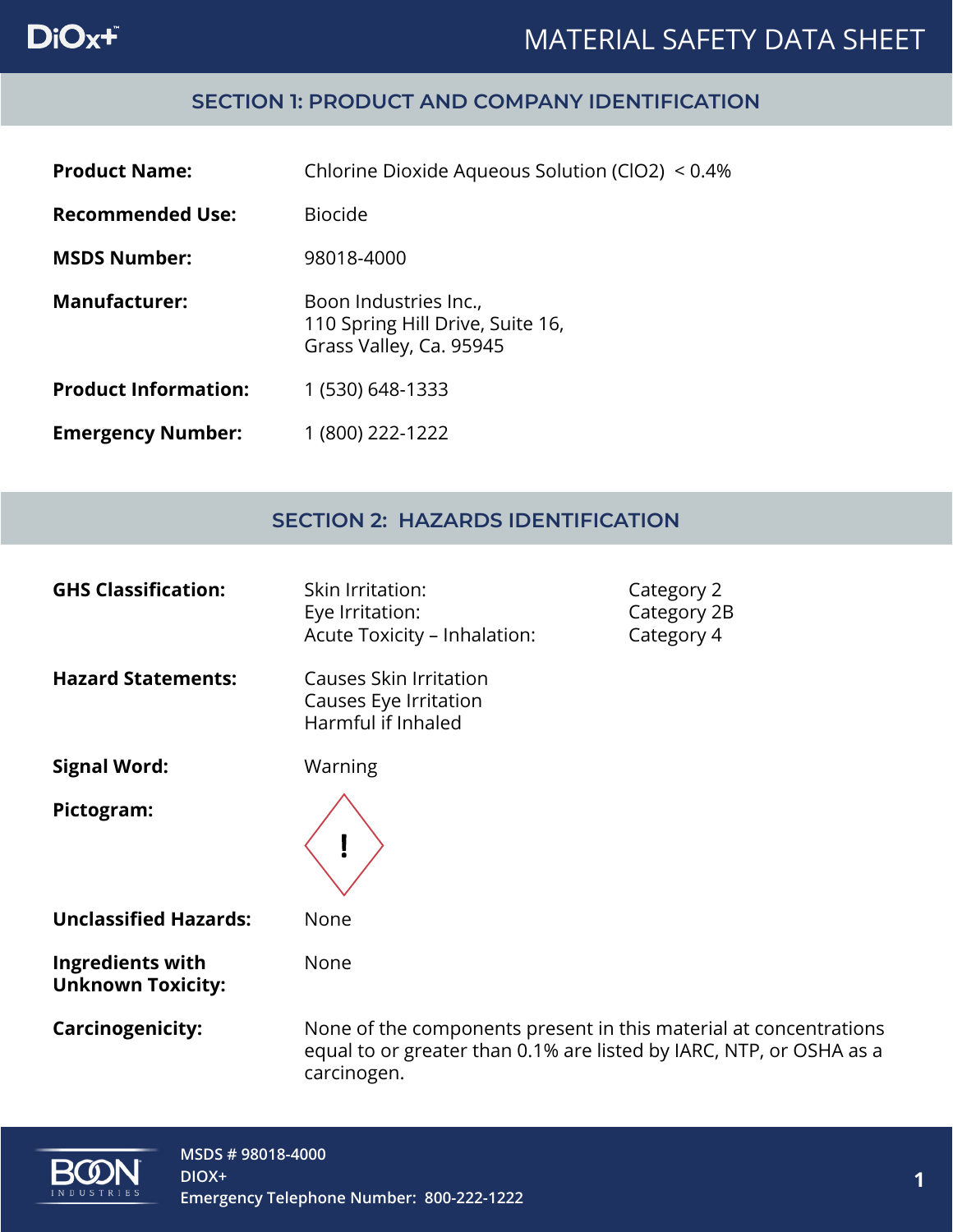### **SECTION 3: COMPOSITION/INFORMATION ON INGREDIENTS**

| <b>Active Ingredient(s):</b> | <b>Chemical Name:</b><br>$CAS#$ :<br>Molecular Formula:<br>Concentration: | Chlorine Dioxide<br>10049-04-4<br>CIO<br>$0.4\%$ (4,000ppm)           |
|------------------------------|---------------------------------------------------------------------------|-----------------------------------------------------------------------|
| Inert Ingredient(s):         | <b>Chemical Name:</b><br>$CAS#$ :<br>Molecular Formula:<br>Concentration: | Water<br>7732-18-5<br>H <sub>2</sub> O<br>$>99.6\%$ ( $>996,000$ ppm) |

#### **SECTION 4: FIRST AID MEASURES**

| <b>Skin Contact:</b>      | Prolonged contact of concentrated solutions of the material<br>(<1000ppm) may be highly irritating. Take off contaminated clothing<br>and shoes immediately. Wash off with plenty of water and mild<br>soap. If burning or irritation persists, consult a physician.                                                                      |
|---------------------------|-------------------------------------------------------------------------------------------------------------------------------------------------------------------------------------------------------------------------------------------------------------------------------------------------------------------------------------------|
| <b>Eye Contact:</b>       | Flush eyes gently with large amounts of water while holding eyelids<br>apart. If there is visual difficulty or if symptoms persist, seek medical<br>attention.                                                                                                                                                                            |
| <b>Inhalation:</b>        | If symptoms such as shortness of breath or trouble breathing<br>develop, immediately move to fresh air. Seek medical attention and<br>keep person quiet and warm. Provide the injured party with oxygen.<br>If not breathing, administer artificial respiration.                                                                          |
| Ingestion:                | Call a Poison Control center or a doctor for treatment advice. First<br>Aid is normally not required when small amounts of material have<br>been ingested. If symptoms develop DO NOT induce vomiting. Have<br>the person drink large quantities of water or milk immediately. DO<br>NOT give anything by mouth to an unconscious person. |
| <b>Note to Physician:</b> | Probable mucosal damage may contraindicate the use of gastric<br>lavage.                                                                                                                                                                                                                                                                  |

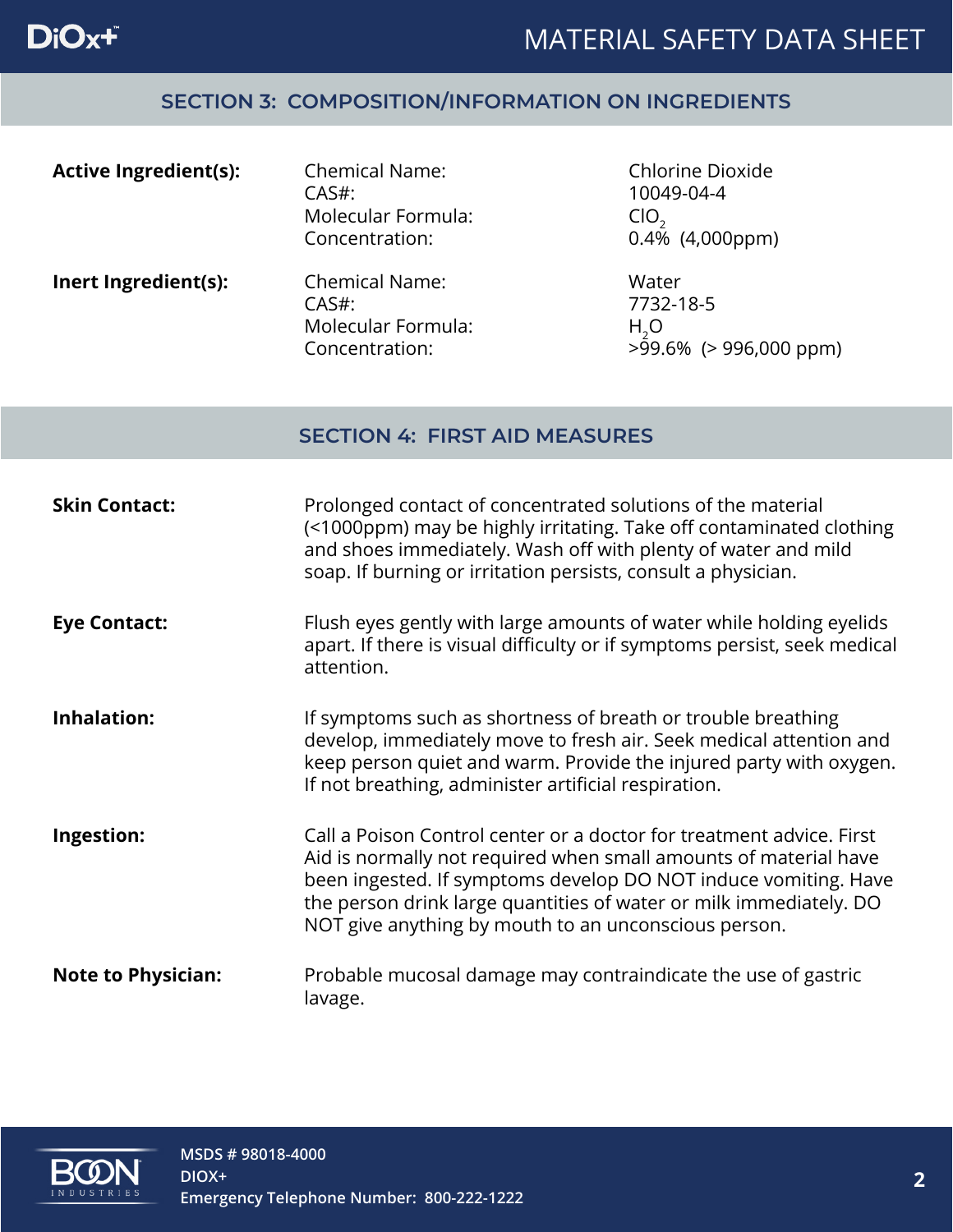

#### **SECTION 5: FIRE FIGHTING MEASURES**

| <b>NFPA Rating:</b>                         | Health $-1$<br>Flammability - 0<br>Reactivity - 1                                                                                                                                                                                                                  |                                                           |
|---------------------------------------------|--------------------------------------------------------------------------------------------------------------------------------------------------------------------------------------------------------------------------------------------------------------------|-----------------------------------------------------------|
| <b>Flammable Properties:</b>                | Flash Point:<br>Fire and Explosion Hazard:<br>Extinguishing media:                                                                                                                                                                                                 | Does not flash<br>Not a fire or explosion hazard<br>Water |
| <b>Explosive Limit:</b>                     | Chlorine Dioxide is not explosive. Chlorine Dioxide Gas may<br>spontaneously decompose at concentrations above 10%. Chlorine<br>Dioxide Gas may explode with violent force at concentrations of 30%<br>or greater in the air at standard temperature and pressure. |                                                           |
| <b>Firefighting</b><br><b>Instructions:</b> | Wear self-contained breathing apparatus (SCBA) with a full-face<br>piece operated in the "positive pressure demand" setting. Wear<br>appropriate chemically resistant protective gear.                                                                             |                                                           |

#### **SECTION 6: ACCIDENTIAL RELEASE MEASURES**

| Safeguards:            | Evacuate personnel to safe areas. Avoid inhalation. Notify proper<br>authorities of any runoff, as required.                                                                                                                                                 |
|------------------------|--------------------------------------------------------------------------------------------------------------------------------------------------------------------------------------------------------------------------------------------------------------|
| <b>Spill Clean Up:</b> | Prevent runoff to sewers, streams, lakes or other bodies of water.<br>Dilute with water. Absorb liquid with absorbent material like sand,<br>earth, clay, floor absorbent, or other absorbent material and move<br>to containers. Rinse the area with water. |
| Note:                  | Review the HANDLING AND STORAGE section along with<br>FIREFIGHTING MEASURES before clean-up. Use appropriate<br>PERSONAL PROTECTIVE EQUIPMENT during clean-up.                                                                                               |

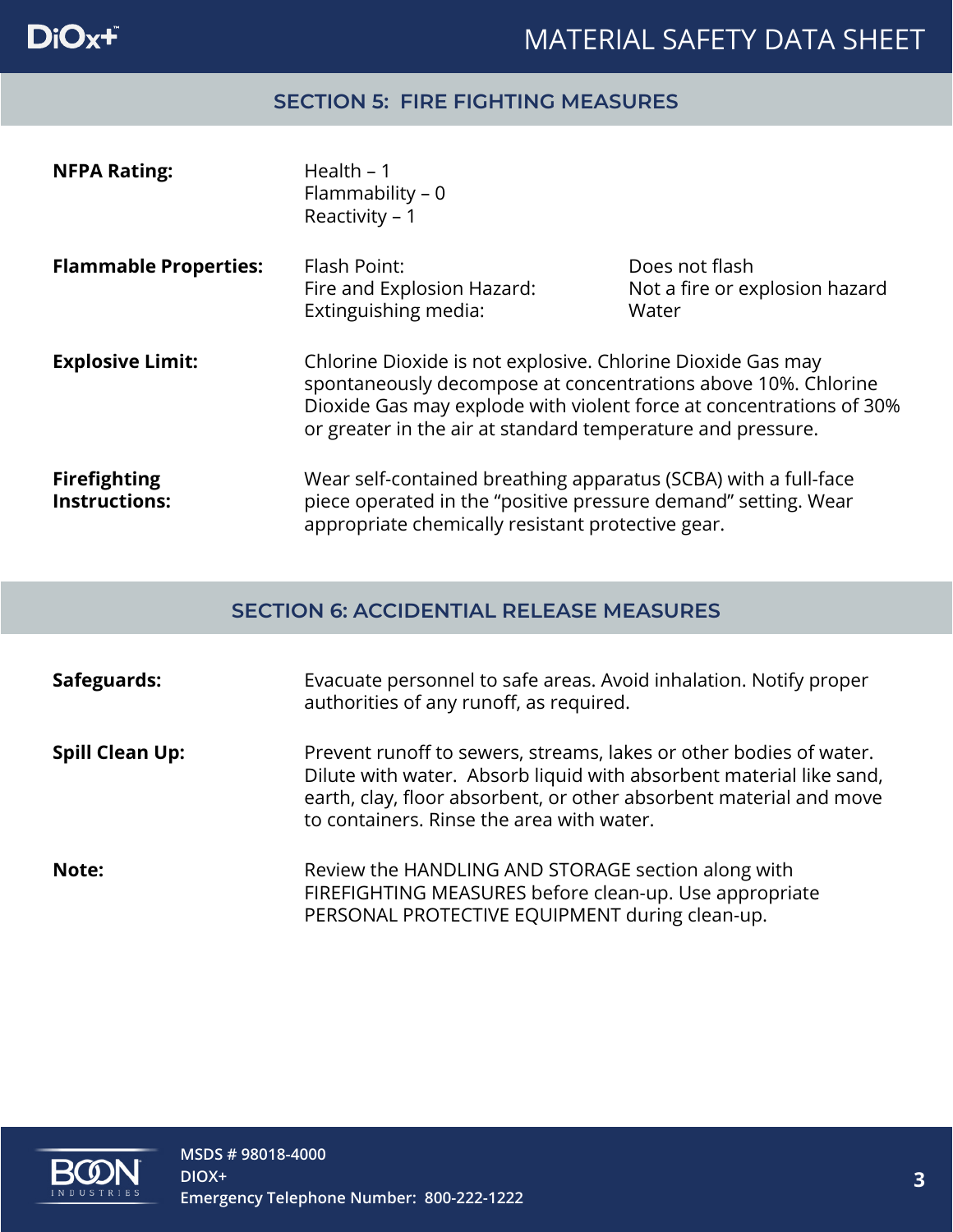

#### **SECTION 7: HANDLING AND STORAGE**

#### **Handling:** Prevent the accumulation of chlorine dioxide gas by using only in well-ventilated areas. Avoid inhalation or contact with skin, eyes and clothing. Wear protective gloves to avoid skin contact. Wear protective eye wear to avoid eye contact.

**Storage:** Store away from children. Store in a cool dark place away from direct sunlight or heat. Only store in the container it is shipped in and authorized by the manufacturer for storage. Do not expose the material to freezing temperatures. Keep away from strong acids or oxidizing agents. Do not heat the material in excess of 140°F. Above 140°F the gas concentration in the headspace of the container may reach unstable concentrations.

#### **SECTION 8: EXPOSURE CONTROLS / PERSONAL PROTECTION**

| <b>OSHA (PEL):</b>                       | The OSHA permissible exposure limit for ClO2 gas in the air is 0.1ppm (0.3 mg/<br>m3) as an eight-hour time weighted average. This limit is the same for NIOSH<br>and ACGIH.                                                                                                                                                                                                                           |
|------------------------------------------|--------------------------------------------------------------------------------------------------------------------------------------------------------------------------------------------------------------------------------------------------------------------------------------------------------------------------------------------------------------------------------------------------------|
| <b>NIOSH &amp;</b><br><b>ACGIH:</b>      | NIOSH & ACGIH have established short term exposure limits at 0.3ppm (0.83<br>mg/m3) for periods not to exceed 15 minutes. Short term exposure limits<br>should not be repeated more than four times per day with at least sixty-minute<br>intervals in between exposures.                                                                                                                              |
| <b>Engineering</b><br><b>Controls:</b>   | Ensure adequate mechanical ventilation, especially in confined areas.                                                                                                                                                                                                                                                                                                                                  |
| <b>Eye</b><br><b>Protection:</b>         | Wear coverall splash-proof face and eye protection when the possibility exists<br>for face contact due to splash or spray. Safety glasses should be in compliance<br>with OSHA regulations.                                                                                                                                                                                                            |
| <b>Skin</b><br><b>Protection:</b>        | Whenever there is the possibility for skin contact, wear as appropriate<br>impervious gloves, pants, boots, apron, and hood.                                                                                                                                                                                                                                                                           |
| <b>Respiratory</b><br><b>Protection:</b> | Ensure adequate ventilation and monitoring to maintain OSHA permissible<br>exposure limits below 0.1ppm. Monitor to assess the proper level of respiratory<br>protection necessary. Refer to requirements established in 29 CFR 1910.134 for<br>the facility's respiratory protection program. Wear a NIOSH/MSHA approved<br>apparatus for leaks and emergencies with concentrations that exceed 5ppm. |

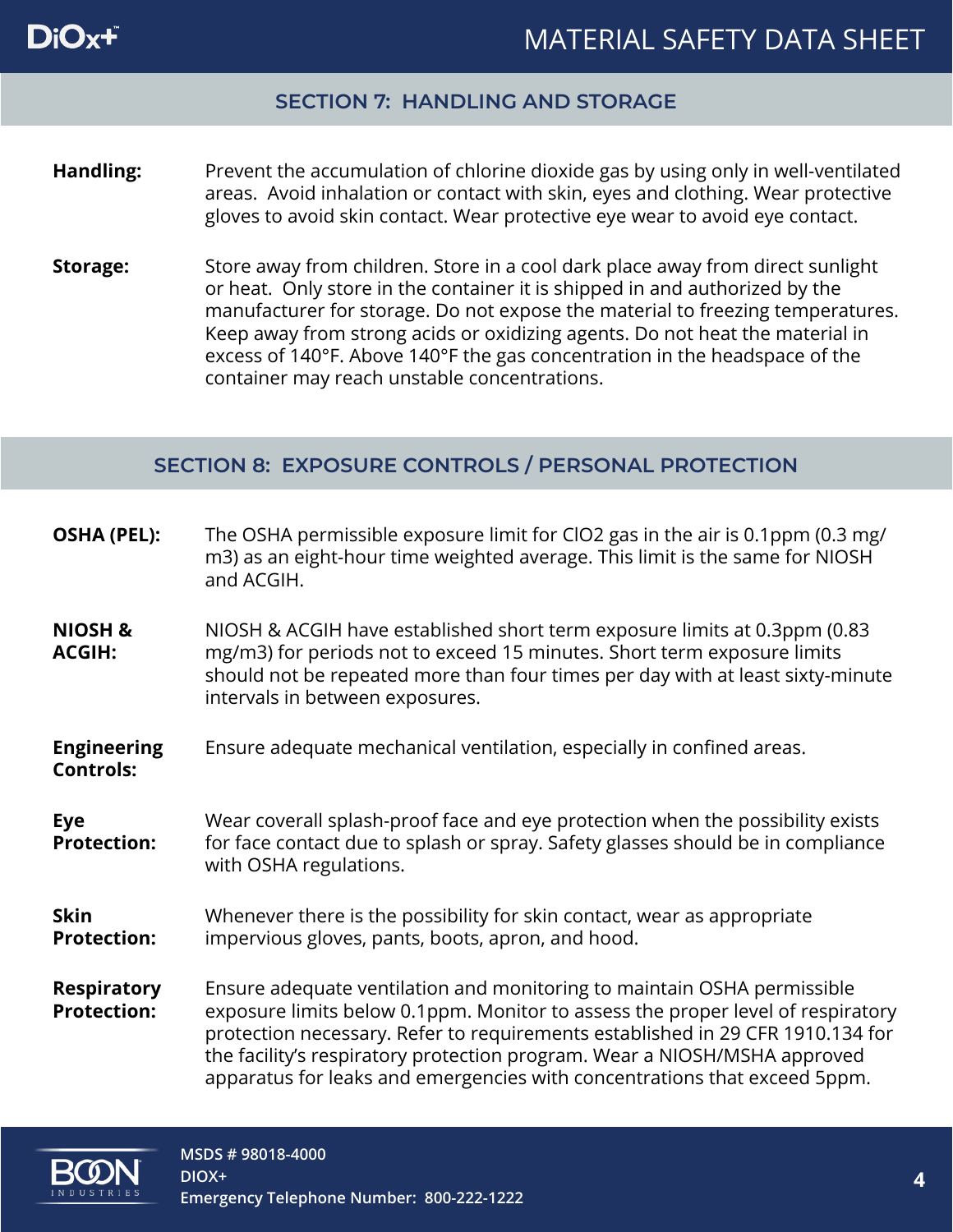## DiOx+

### MATERIAL SAFETY DATA SHEET

#### **SECTION 9: PHYSICAL AND CHEMICAL PROPERTIES**

| <b>Appearance &amp; Color:</b>    | Yellow-green liquid             |                  |
|-----------------------------------|---------------------------------|------------------|
| <b>Odor &amp; Odor Threshold:</b> | Slight Chlorine Odor            | 0.1ppm threshold |
| pH:                               | $2 - 8$                         |                  |
| <b>Freezing Point:</b>            | $0^{\circ}$ C (32 $^{\circ}$ F) |                  |
| <b>Boiling Point:</b>             | 100°C (212°F)                   |                  |
| <b>Density:</b>                   | 8.41 LB/GAL                     |                  |
| <b>Specific Gravity:</b>          | $1 - 1.01$                      |                  |
| <b>Water Solubility:</b>          | Complete                        |                  |
| <b>Flash Point:</b>               | Not Applicable                  |                  |
| <b>Flammability:</b>              | Not Applicable                  |                  |
| <b>Vapor Pressure:</b>            | Not Established                 |                  |
| <b>Viscosity:</b>                 | 0.984 cP (centipoise) at 25°C   |                  |

### **SECTION 10: STABILITY AND REACTIVITY**

| <b>Stability:</b>           | Stable and non-reactive under normal temperatures, storage and<br>use conditions. Decomposes on heating and exposure to light.                                                                                             |
|-----------------------------|----------------------------------------------------------------------------------------------------------------------------------------------------------------------------------------------------------------------------|
| <b>Hazardous Reactions:</b> | Contact with reducing agents, acids, organic materials, oxidizing<br>agents will release toxic gases of chlorine and/or chlorine dioxide.<br>Material does not undergo hazardous polymerization.                           |
| Incompatability:            | Avoid strong acids, chlorinated compounds, oxidizing agents, and<br>reducing agents. Avoid exposure to light, metals, sulfur compounds,<br>carbon monoxide, excessive heat, phosphorous, mercury and<br>organic materials. |
| <b>Conditions to Avoid:</b> | Do not store the material at or below freezing (32°F). The solution<br>should not be heated above 140°F.                                                                                                                   |

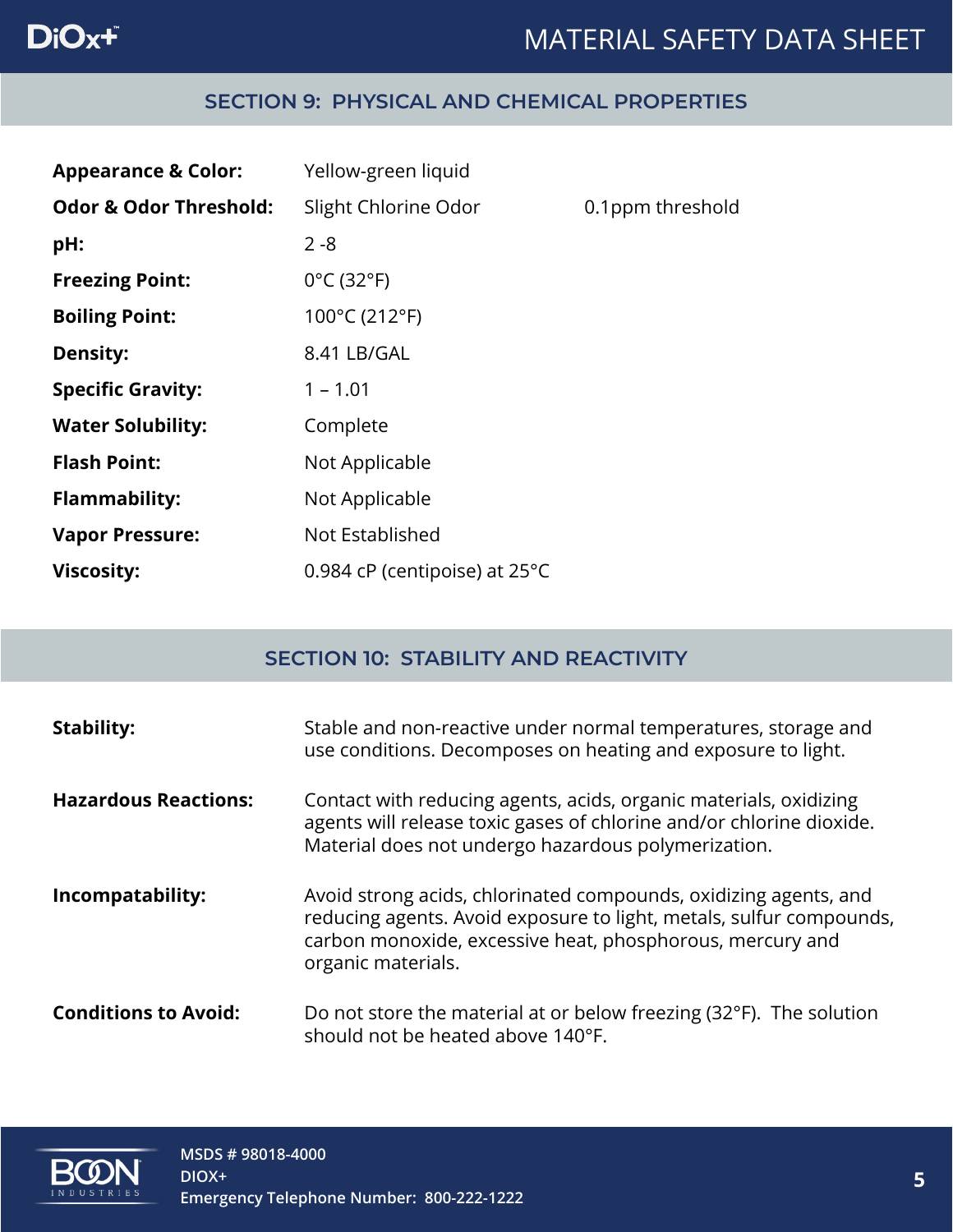#### **SECTION 11: TOXICOLOGICAL INFORMATION**

Chlorine Dioxide exposure routes are typically through the respiratory system by the inhalation of vapors, skin and eye contact as well as ingestion. The solution is unlikely to cause serious eye irritation or injury. The vapor is a mucous membrane and respiratory tract irritant.

#### **CHLORINE DIOXIDE (SOLUTION)**

| <b>Repeated Dose</b><br><b>Toxicity:</b> | Inhalation<br>Multiple species<br>Target Organs: Respiratory system<br>Respiratory tract irritation, inflammation, lung damage                                                                                                                                                                            |
|------------------------------------------|-----------------------------------------------------------------------------------------------------------------------------------------------------------------------------------------------------------------------------------------------------------------------------------------------------------|
|                                          | Oral - drinking water<br>Multiple species<br>Target Organ: Blood<br>Abnormal decrease in number of red blood cells.,<br>Abnormal decrease in red blood cell hemoglobin<br>(hemoglobinemia)                                                                                                                |
| Oral LD50:                               | 94 mg/kg, rat                                                                                                                                                                                                                                                                                             |
| <b>Inhalation LC50:</b>                  | 32 ppm, rat<br><b>Target Organs: Respiratory Tract</b><br>Symptoms: Respiratory tract irritation                                                                                                                                                                                                          |
| <b>Mutagenicity:</b>                     | Did now show mutagenic effects in animal experiments.<br>Did not cause genetic damage in cultured bacterial cells.                                                                                                                                                                                        |
| <b>Reproductive Effects:</b>             | Evidence suggest that the solution is not a reproductive toxin in<br>animals even at very high exposure levels.                                                                                                                                                                                           |
| Teratogenicity:                          | Animal testing has shown effects on embryo-fetal development at<br>levels below those causing maternal toxicity. Reduced growth and<br>behavioral effects in offspring.                                                                                                                                   |
| <b>Cancer Effects:</b>                   | This solution is not listed as a carcinogen by the National Toxicology<br>Program, or the Occupational Safety and Health Administration,<br>the International Agency for Research on Cancer, The United States<br>Environmental Protection Agency or the American Conference of<br>Industrial Hygienists. |

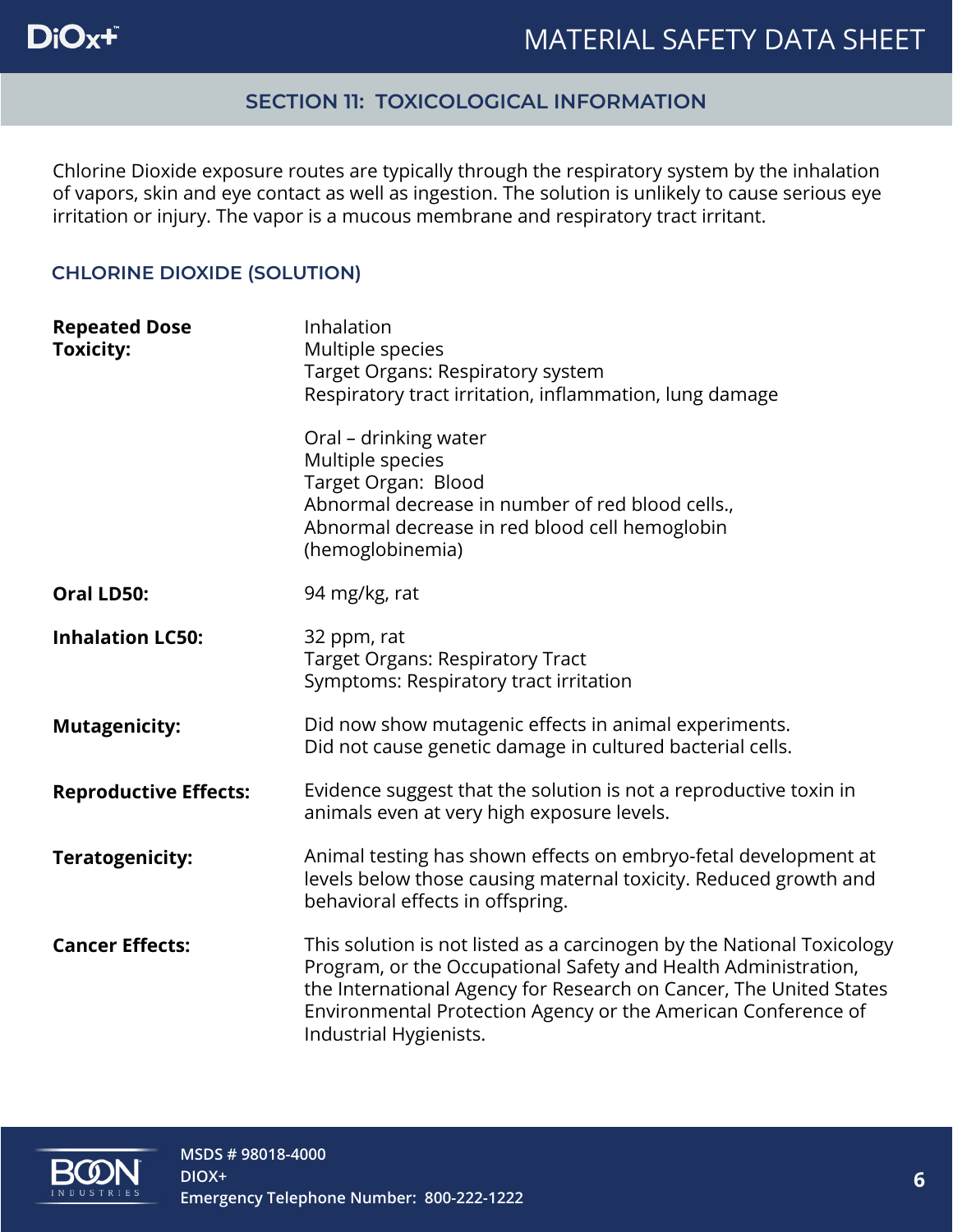

### MATERIAL SAFETY DATA SHEET

#### **SECTION 12: ECOLOGICAL INFORMATION**

| <b>Chlorine Dioxide</b><br>(Solution)<br><b>Biodegradability:</b> | Readily biodegradable and degradable.                     |
|-------------------------------------------------------------------|-----------------------------------------------------------|
| <b>Aquatic Toxicity</b><br><b>Chlorine Dioxide</b>                | 96 H LC50: Pimephales promelas (fathead minnow) 0.02 mg/l |
| (Solution):                                                       | 48 H LC50: Daphnia magna (Water flea) 0.026 mg/l          |

#### **SECTION 13: DISPOSAL CONSIDERATIONS**

| <b>Waste Disposal:</b> | Disposal of all materials should be in accordance with all applicable<br>Federal, State, and local rules, regulations and requirements. |
|------------------------|-----------------------------------------------------------------------------------------------------------------------------------------|
| Environmental          | Used or empty containers should be recycled or disposed of at an                                                                        |
| Hazards:               | approved waste handling site.                                                                                                           |

#### **SECTION 14: TRANSPORT INFORMATION**

Transportation of this solution should be in accordance with all applicable Federal, State, and local rules, regulations and requirements. Reference the rules and regulations of the US Department of Transportation, including all applicable packaging and labeling requirements.

| <b>DoT Information:</b>                                | Reference UN 1760<br>Regulated as a hazardous material when shipped by motor vehicle<br>or rail car. |
|--------------------------------------------------------|------------------------------------------------------------------------------------------------------|
| <b>Hazard Label:</b>                                   | <b>CORROSIVE</b>                                                                                     |
| <b>Technical Name:</b><br><b>Proper Shipping Name:</b> | 0.4% Chlorine Dioxide Aqueous Solution<br>Corrosive Liquid, N.O.S.                                   |
| <b>Class:</b>                                          | Class 8 – Corrosive <sup>1</sup>                                                                     |
| <b>Packaging Group:</b>                                | III (must not ship or store in metal containers)                                                     |

<sup>1</sup> *DiOx+* is a Class 8 – Corrosive material only because it is corrosive to aluminum and steel. It is not highly corrosive to skin. Some packaging may react dangerously or be degraded by the solution. Product must be packaged and shipped in the original containers from the manufacturer.